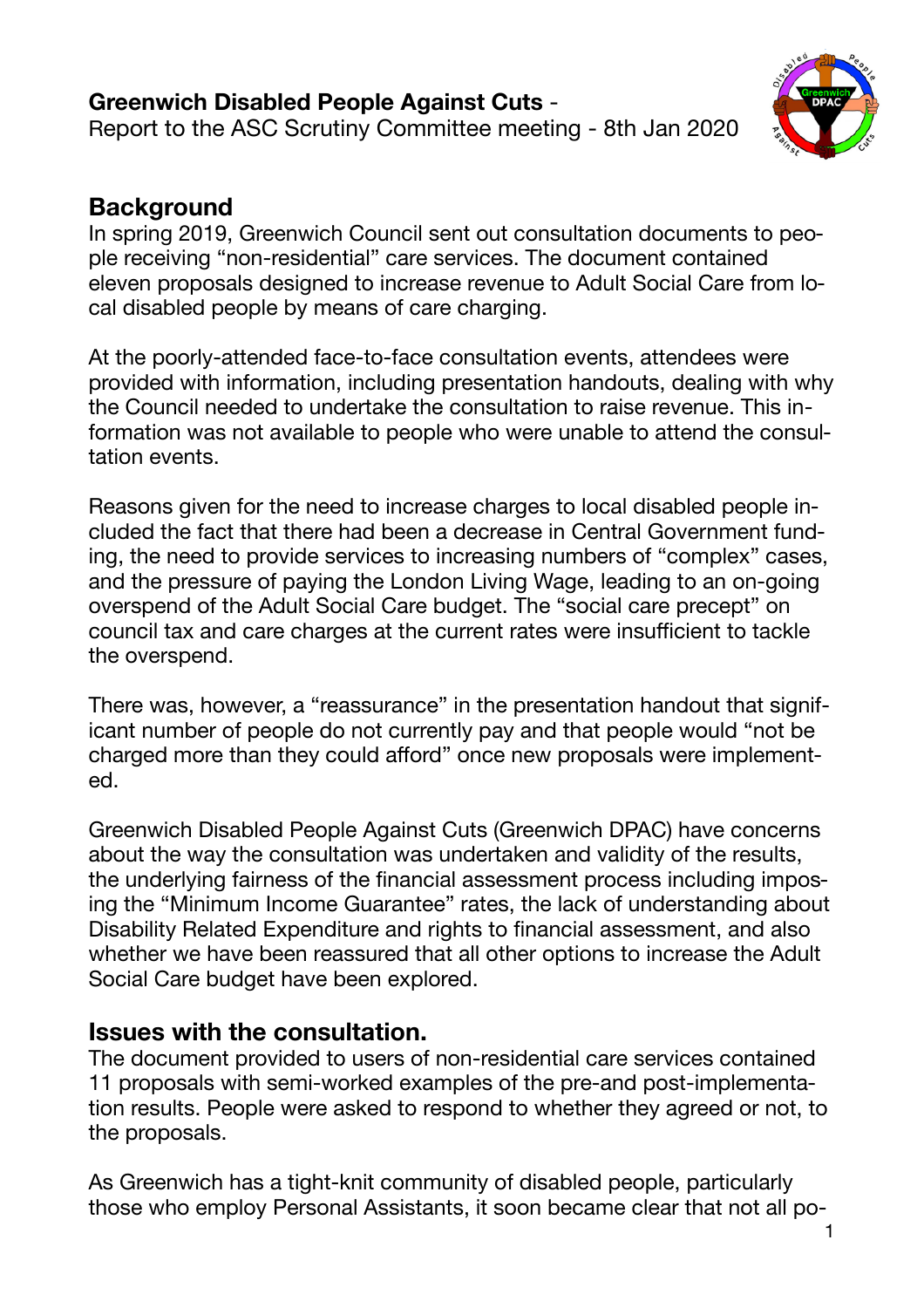tentially affected disabled people had received notification of the consultation.

Additionally, other people who had an interest - including unpaid carers, paid Personal Assistants / Care Workers, disabled people who were not yet in receipt of services but may need them in the future and council tax payers at large who are subject to the social care precept - were not aware of the consultation.

We also received reports that people who had received the consultation document felt that either

- 1. The consultation was not clear or transparent and they felt they were unable to respond, or
- 2. They understood what the individual proposals meant in general but not what the cumulative impact would be, or
- 3. They did not know how, or indeed if, the proposals would affect them several people saying that, as they are not currently charged, it was not relevant - which is incorrect.

In November 2017, Haringey Council consulted on a single issue - changes to Disability Related Expenses, which corresponds to proposal 10 of the Greenwich consultation document.

Their report to cabinet included an analysis of responses and the council officer writing the report made reference to results being indicative that a significant proportion of responders had not fully understood the process of financial assessment or the impact to themselves, so being not able to comment.

6.8.6 … The small percentage of people who responded "don't know" could reflect the service users who are not already contributing and do not know if they would have to contribute if the proposal was approved.

6.8.7 … The 22% who responded "don't know" could reflect the complexity of understanding the overall process and how it would impact them financially.

6.8.9 … A significant proportion of respondents indicated "don't know", this could reflect the complexity of understanding the overall process and how it would impact them financially.

6.8.10 The 31% who responded "don't know" may indicate that service users require details of the amount they will be required to pay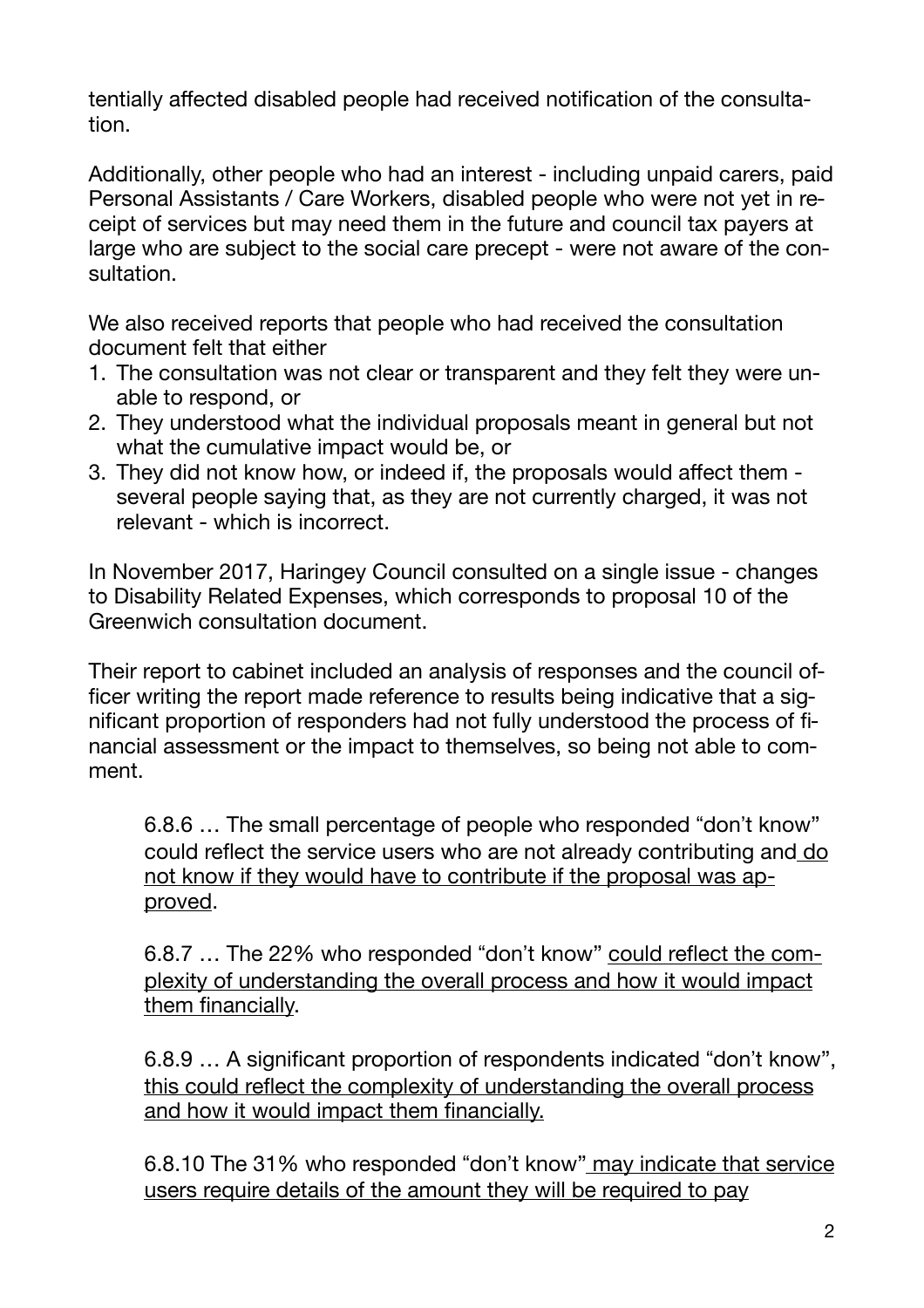#### [https://www.minutes.haringey.gov.uk/docu](https://www.minutes.haringey.gov.uk/documents/s97500/DRE%252520Consultation%252520Feedback%252520Report_11.39.pdf)[ments/s97500/DRE%20Consultation%20Feed](https://www.minutes.haringey.gov.uk/documents/s97500/DRE%252520Consultation%252520Feedback%252520Report_11.39.pdf)[back%20Report\\_11.39.pdf](https://www.minutes.haringey.gov.uk/documents/s97500/DRE%252520Consultation%252520Feedback%252520Report_11.39.pdf)

The Haringey consultation was about a single proposal - the Greenwich consultation, however, asked for people to provide views on 11 different proposals at the same time.

In Greenwich, there was no offer of a mock independent financial assessments to inform people how the 11 proposals would affect them, personally, nor did the consultation document itself explain the full financial assessment process.

It is impossible for Greenwich council officers, and councillors, to be sure that people have understood individual proposals, let alone the cumulative effect of proposals and, as such, any "agreements" in the consultation response might not be *informed* agreement.

On top of this, it was strongly suggested to the local disabled people who had been involved in challenging the assessment that nothing would stop the plans going through. If true it means that the consultation was just a token exercise.

## **Greenwich DPAC / Metro GAD survey**

To investigate the scope of knowledge about, and understanding of, the ASC consultation about charges, Greenwich Disabled People Against Cuts and MetroGAD surveyed Greenwich residents.

We sent out paper questionnaire to MetroGAD / Greenwich DPAC members, advertised a link to an online "survey monkey" version of the questionnaire via email, Facebook, Twitter and [nextdoor.com](http://nextdoor.com) as well as holding face-toface interviews. Responses were coming in up until the writing of this report on 4th January.

We received 56 responses, of which:

13 were disabled residents

3 were unpaid Carers

10 were Personal Assistants / paid care workers

4 had other links to disabled people or people with health conditions

26 were residents who were none of the above.

Of these:

7 disabled people receive care services from Greenwich

6 respondents had received the consultation documents.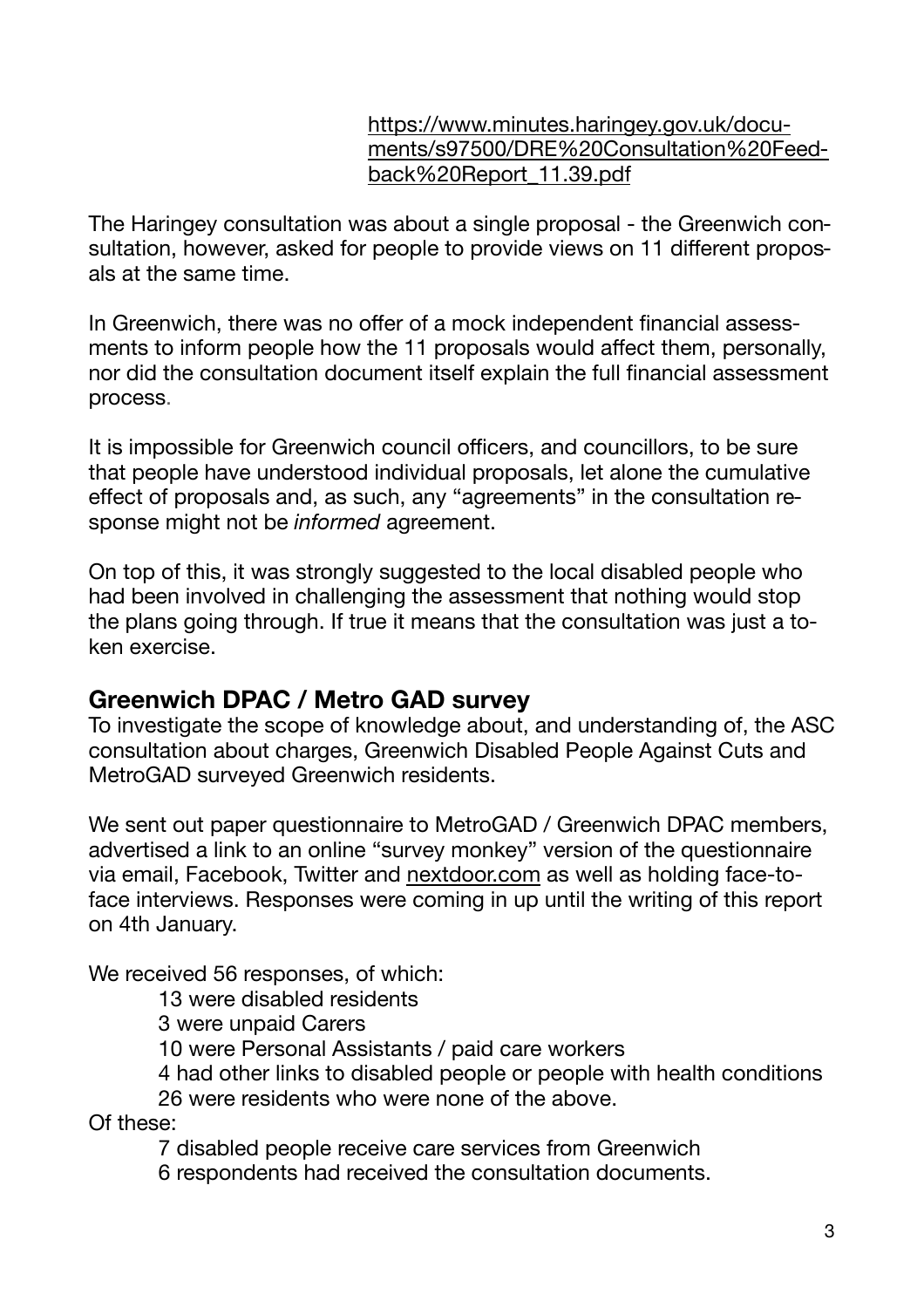1 other was aware of council plans despite not having received the documents.

Of the 6 people who had received the consultation document:

5 were care service users,

1 was a carer,

1 said the consultation was transparent or understandable, while the others did not.

Comments included:

- *- Not clear at all Misleading Confusing*
- *- Very unclear, no multiple impact of plans detailed, no outline of current charging process. Very frightening*
- *It's not a consultation if I didn't understand or not given all the information.*

On drilling down about what people understood about the individual proposals and their impact, not a single person said they were able to understand or know the impact of all of the proposals (including the author of this report who works in this field!).

Two care service users said they did not receive the document and had been unaware of the councils plans.

- *I was alerted to the questionnaire by a very concerned service user who had received it so [I] filled out the online form. It was not transparent or clear - c*are service user who did not receive the consultation and found out by chance.
- *Why was I not notified. Not happy* care service user who did not receive / know about consultation until receiving our survey.

When asked about how they would manage if they had to have less care / support due to affordability, 6 of the 7 care service users said that they did not know what they would do. Only one person was confident that they had alternative arrangements.

- *I am so worried, have asked family if they can help, have not recruited new PA's as don't know if they will have job after plans put in place. Feel constantly stressed about this.*
- - *I wouldn't be able to do many of the things I m doing. Personal care would become an issue.*
- *- Already causing anxiety and depression just the thought of it*
- *- I could not give up any current support without being at immediate critical risk*

Of the people who did *not* receive the consultation document, 18 expressed a desire to have been consulted or shared their views.

- *I am an active and aware local resident and I had no idea this was happening. I would like my Council tax to go to supporting people who require*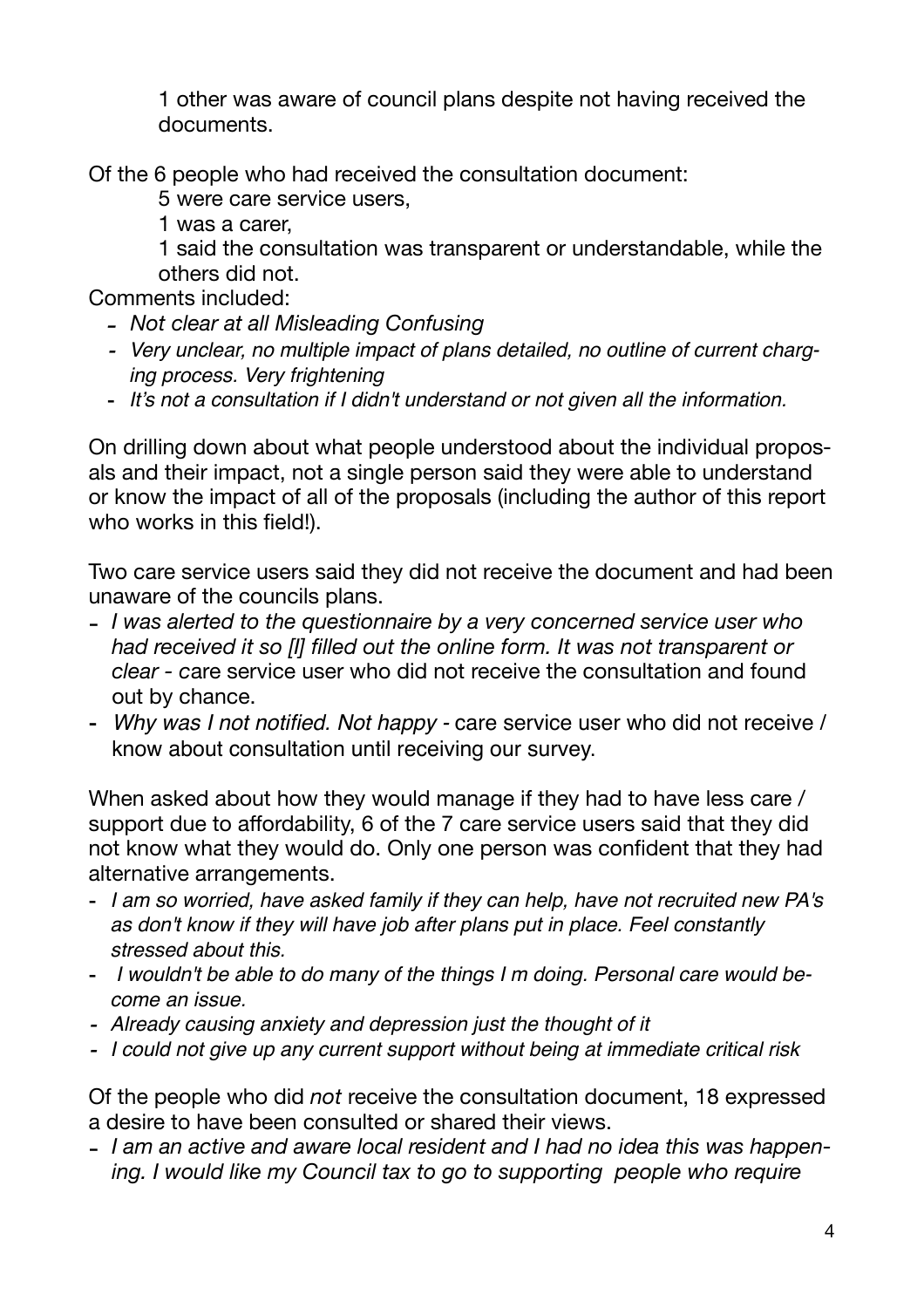*care and support, and improving quality of life, not causing increased stress* - local resident

- *Would have liked to have responded* paid care worker
- *I think it is a dishonest way to push through a policy i wasn't aware of any of these* - local resident
- *I feel we should have been informed of changes with regards to care. Greenwich borough never inform us of anything* - paid care worker
- *I feel saddened that people like me were not consulted* friend of disabled person
- *Every disabled person should have a say whether or not they use services from the council at present as some disabilities are progressive* - disabled non-service user.
- *It is disgusting not knowing anything and not been made aware of anything* - disabled non care service user.

## **Care Charging and Disability Related Expenditure workshop**

In response to the general ignorance about charging and confusion about the consultation proposals, Greenwich DPAC and MetroGAD ran a workshop on 3rd January 2020, from 3.30 -6.30, in Woolwich.

The main agenda items were:

- 1. What the proposals meant,
- 2. How charging works,
- 3. Disability-related expenditure (proposal 10 on the consultation document).

It was attended by 20 people, including 8 local disabled people who use care services provided by Greenwich and 3 unpaid carers of people who use care services. Eight additional care service users sent apologies.

Attendees were provided with a handout about the process of financial assessment and what constitutes disability-related expenditure. This was, in part, to explain how the assertion that "you will only be asked to pay what you can afford" is not strictly true (also refer to our previously submitted paper about Minimum Income Guarantee vs Minimum Income Standards) and to give people the best chance of avoiding being overcharged.

#### **Questions / comments from workshop attendees about their current experience, included:**

- *• I have asked for a financial assessment for my son several times all they told me was if I don't pay the bill they'll stop his care. Now I am scared to ask for another financial assessment!*
- *• I have never even been told that I am entitled to a financial assessment!*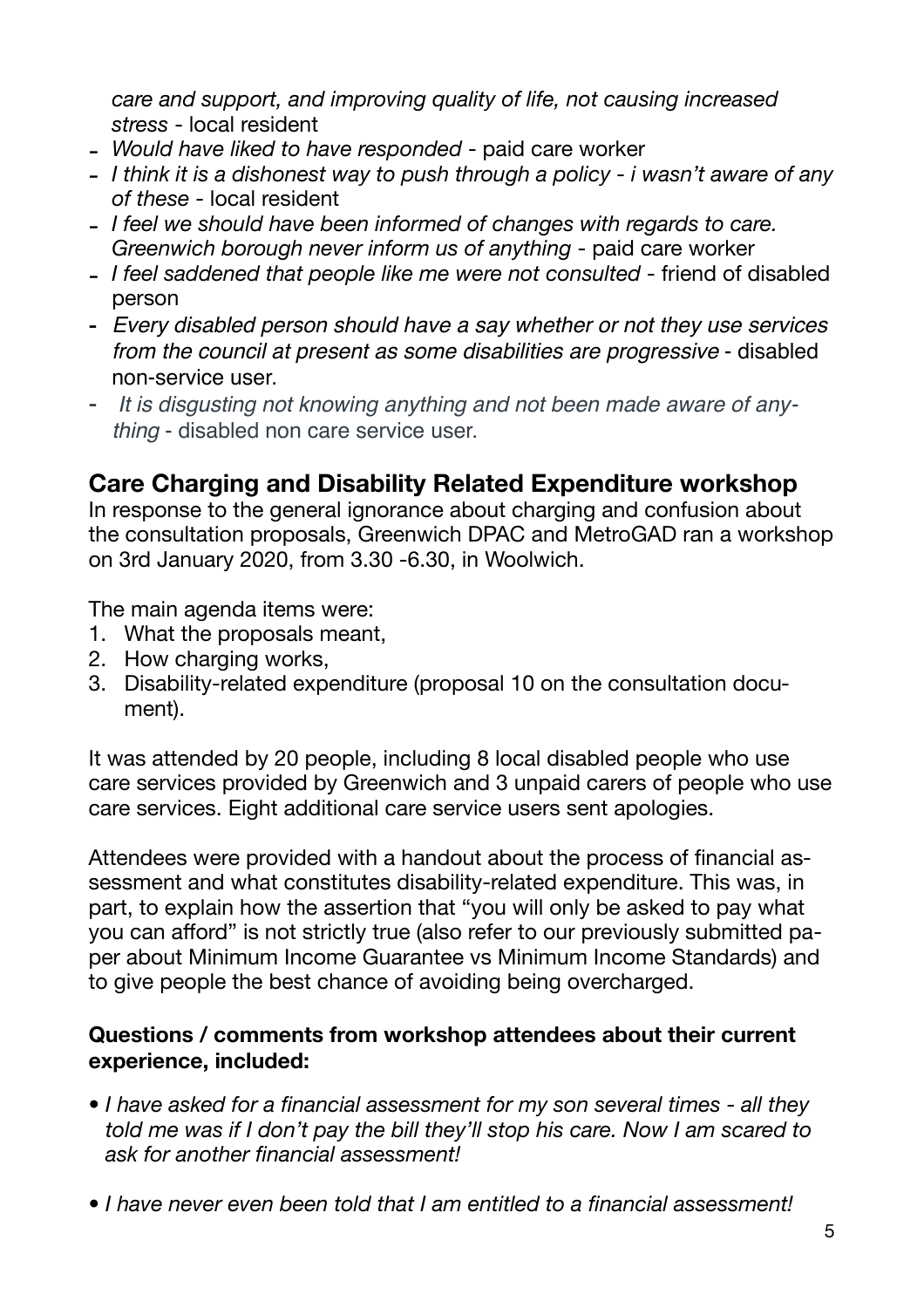- If we can offset the cost of "disability related expenses", why am I being *forced to pay for gloves, hand gel etc for my PAs out of my own money, on top of the care charge?*
- *• My daughter has to pay for her care workers food- it is in the contract. Should this have been classed as a disability related expense as she wouldn't choose to do so otherwise?*
- *• How do we know what receipts we are supposed to keep or what can be counted as a disability related expenditure? And how are we supposed to know when to start collecting receipts?*
- *• How often are we supposed to be offered a financial assessment then? I don't remember having one either.*
- *I don't have the time or energy to work out what the difference in cost is between the gluten free food that I have to buy and non- gluten free food that anyone else can buy!*
- *• I was told that they won't take supplements into account even though I only buy them to help my health condition.*
- *• I buy all my stuff on amazon or eBay because it is cheaper do I now have to spend additional money on printing the receipts?*
- *• I pay my 16 year old neighbour £10 a week to do my garden, cash in hand, as I can't and I need the paths clear. Would they allow this? I can't afford to use a company that will give a receipt.*
- *• My doctor always messes up my prescription, so I end up having to buy medication privately even though I am supposed to get it on the NHS - they wouldn't allow me to claim that, would they?*
- *• If I am supposed to be able to keep £200 of my own money how come I am still being charged £65 a week?*
- *• I think the council's agencies are taking the council, and us, for a ride I was still being charged full cost even though there were times when I didn't get all the care as I was away or in hospital.*
- *• I have had to spend £5000 on a powered wheelchair because I am not entitled to one from the NHS... I was told that it did not count!*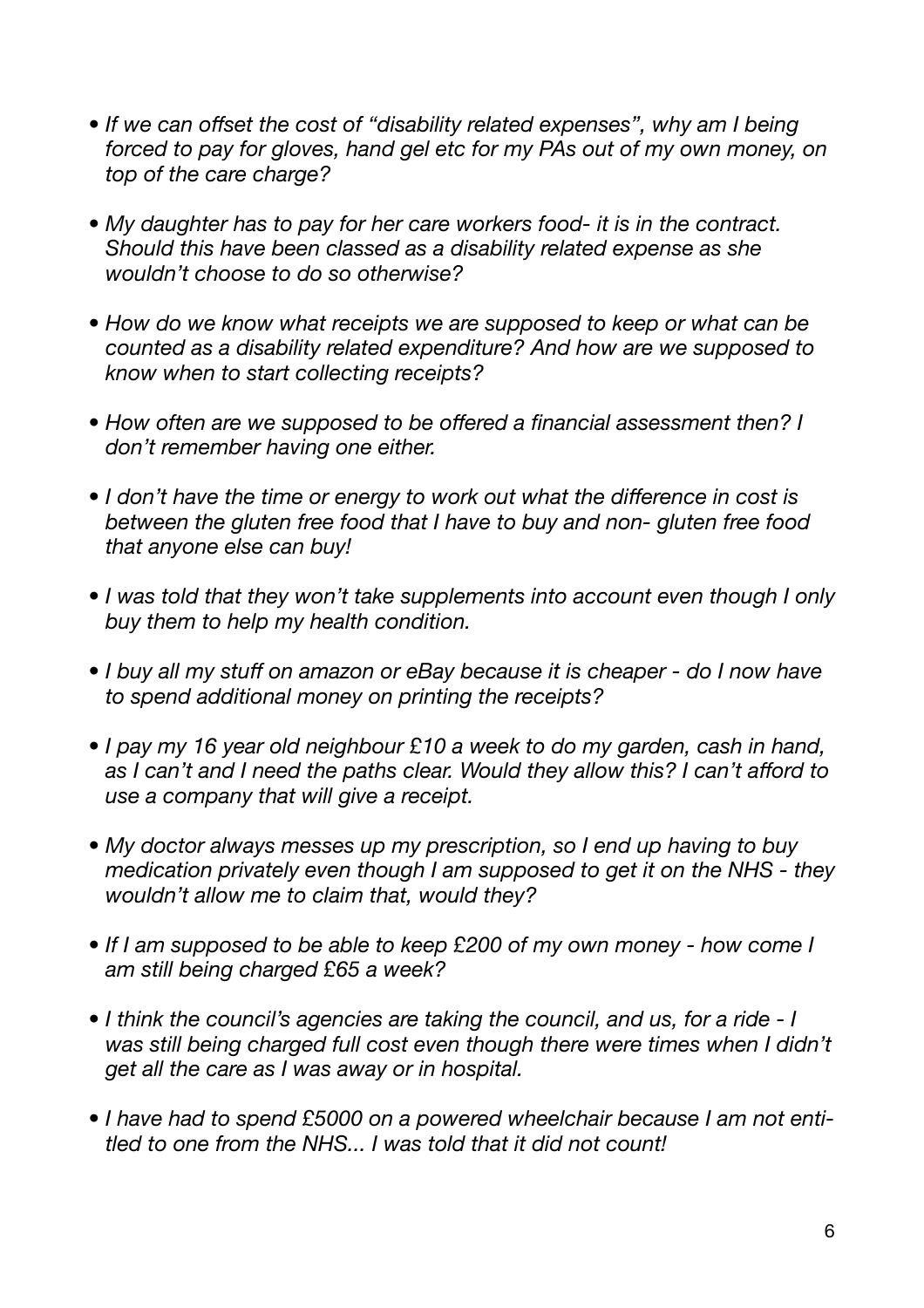The above demonstrates that disabled people have not been able to access rights to a financial assessment and/or to be able to fully offset their disability related expenses as information is limited and there is no access to an independent, specialist, Personal Budget support service.

As acknowledging Disability Related Expenditure is the *only* way to avoid being limited to the Government-set Minimum Income Guarantee limits (as discussed in the paper to Cabinet about the difference between Minimum Income Guarantee and the true cost of living) it is vital that support and information is available.

**Case studies and where issues lay with financial assessment.**  Additionally, even where support is available, people often fall foul of the rigid guidelines for financial assessment.

The following examples are real cases of the author of the report, whose paid role, as Independent Living Co-ordinator, is to provide independent support to Direct Payment / Care Services recipients in the Royal Borough of Kensington and Chelsea, including support to challenge financial assessments.

A - it took 3 appeals to get her charge from £73 per week to £0 per week. She needed to provide more and more proof of disability related expenditure as she hadn't accumulated receipts.

B- is suicidal - I spend approximately an hour on the phone every time she gets yet another invoice for care as the amount builds up and she can't pay. She has existing debts which are not taken into account in the financial assessment when using the approved process. Due to the standard way of financially assessing, it looks on paper as if she has more disposable income than she actually has, meaning that, contrary to assertions she is not "only charged what she can afford".

C - I have to refer to the food bank on occasion. She has a "direct payment" which is paid net so has no choice but to pay the contribution weekly to have enough in her budget to pay for care.. but then she can't pay for food / bills. She looks forward to being admitted to hospital "as they bring you 3 meals a day and I don't have to worry about the cost".

D - has "asked" for a reduction in number of care hours that she has been professionally assessed as needing as she can't afford the full charge... but, as she can't manage on fewer hours, she begs the care workers to stay on in their own time, unpaid. Some will, but most won't.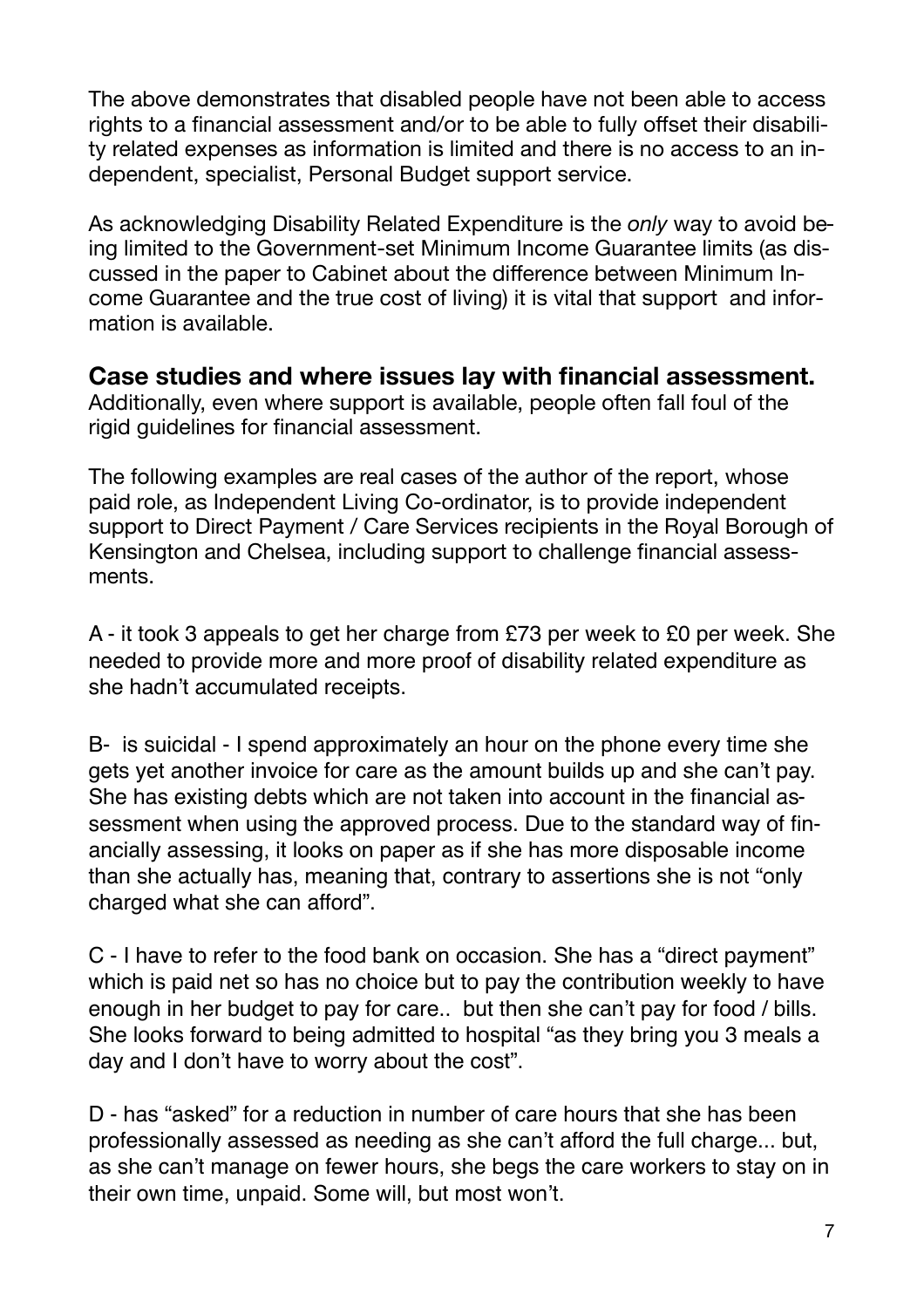E - had been "just about managing" using his disability benefits for everyday expenses- these were taken in charges for care as they were not used for "disability related expenditures" .... and now he has high cost loans and spiralling credit card debts for basics such as food and bills.

F - had been trying to save for a new computer to run better screen reader software - if she had already bought the computer and software, and had a receipt, it could be partly offset as a "disability related expense". However, as all the "disposable income" is already taken for charging, she can't afford to buy it in order to provide the requested receipt.

G - was financially assessed just days before achieving pension credit age. She was financially struggling. Had she been assessed a week later she would have been paying around £100 less per week (due to the Minimum Income Guarantee rates for older people being significantly higher). This was only picked up 6 months later, just days before she died, upon challenging her overcharge.

#### **Public sector equality duty.**

Although the Care Act *allows* local authorities to charge for Social Care services, it is not obligatory. Additionally, charging legislation allows local authorities to be *more generous* than imposing the Minimum Income Guarantee set by government.

Local Authorities also have responsibilities under the Equality Act Public Sector Equality Duty, which including having "due regard" to the need to "advance equality of opportunity between people who share a protected characteristic and those who do not". This includes "reducing or removing disadvantage", "meeting the needs of people with a protected characteristic" and "encouraging people with a protected characteristic to participate in public life and activities". Indeed, among Greenwich Council's stated 2016 - 2020 equality objectives is to:

*"Improve opportunities for disabled people so that they are able to enjoy a good quality of life*". [https://www.royalgreenwich.gov.uk/info/200164/](https://www.royalgreenwich.gov.uk/info/200164/about_the_royal_borough/1098/equality_policy/3) about the royal borough/1098/equality policy/3

We would arque that imposing any care charge which results in the care service user being left with the bare minimum that the Government says is required to cover only essential food and household bills - is contrary to improving opportunities for disabled people to have a good life.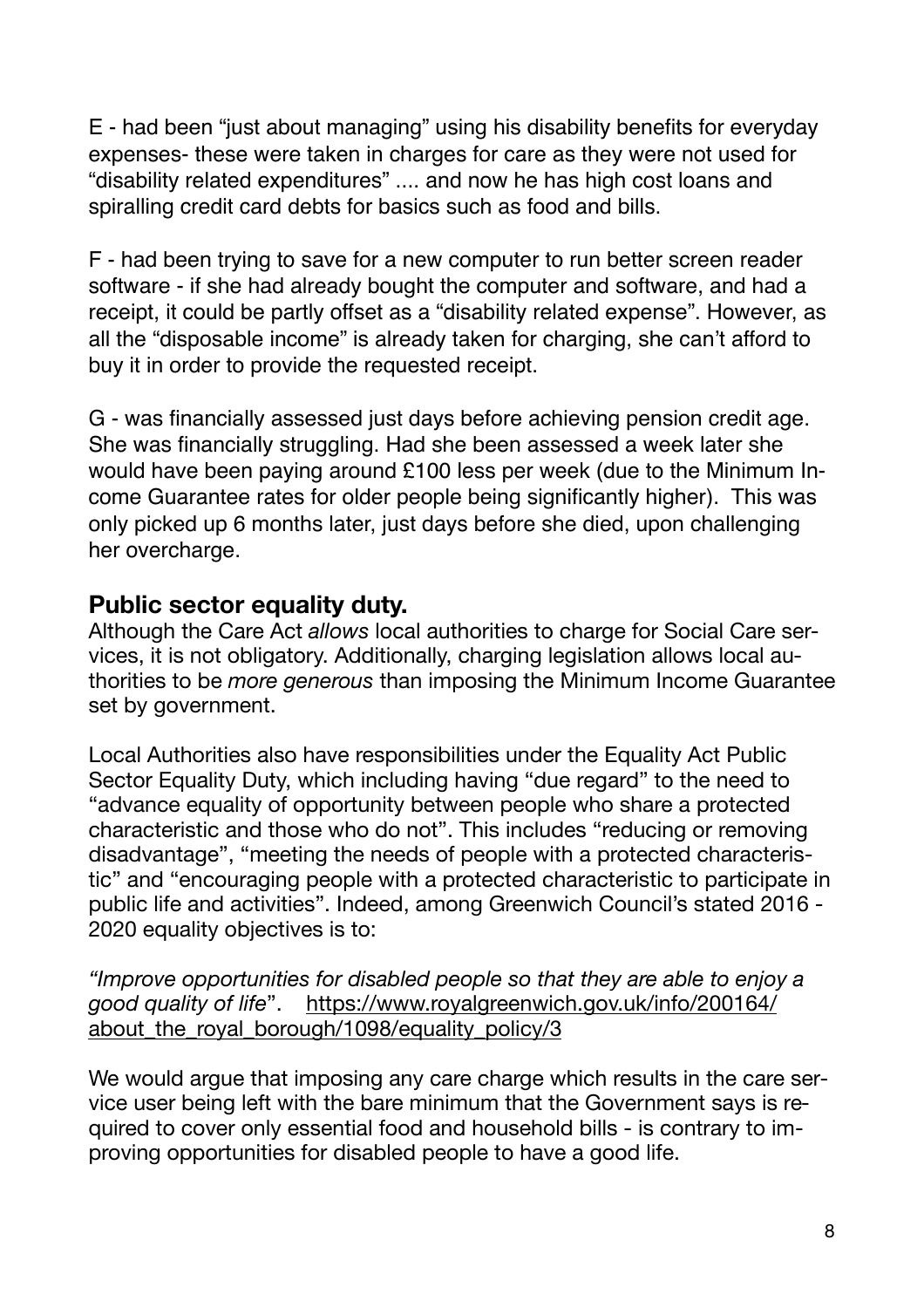We believe that all other ways to fund social care should be exhausted before imposing more financial burden on a group that is already known as the Hardest Hit due to the disproportionately negative effects of the government's welfare reform agenda.

Although the Council has produced an Equality Impact Assessment to accord with the Public Sector Equality duty, we would consider it a *partial*  Equality Impact Assessment.

Firstly, it perpetuates the myth that "the revised policy will still ensure that they do not pay more than they can afford under the Minimum Income Guarantee." when this, in itself, does not ensure affordability.

Additionally, reference is only made to "X people being 'affected'" with no explanation as to what 'affected' means on a human and societal basis. For example, the wider cost to disabled people in terms of their quality of life and ability to participate in society should the individual be forced to refuse support that they have been assessed as needing due to the charges being unaffordable.

Furthermore, there is no mention of the potential need for increased reliance on unpaid carers and effect of such demand on carers and society. Likewise, the potential loss of income for paid care workers and subsequent effect on the wider economy has not been explored, not to mention the potential negative impact on demand for health services, which are already at breaking point.

With such swathes of information missing, it would be impossible to say that the council had complied with the Public Sector Equality Duty.

### **Whistleblower allegation about BCF / iBCF monies.**

In December, a whistleblower contacted Greenwich Disabled People Against Cuts with concerns about a non-standard way of accounting for Better Care Funds/ improved Better Care Funds and resulting potential misrepresentation of the amount of Adult Social Care budget overspend. An independent investigation had been requested by the whistleblower but this had subsequently been refused.

As a budget overspend was the primary advertised reason to consult to increase charges, and there seems to be a reluctance to investigate this matter transparently, this allegation is obviously of concern to disabled Greenwich residents.